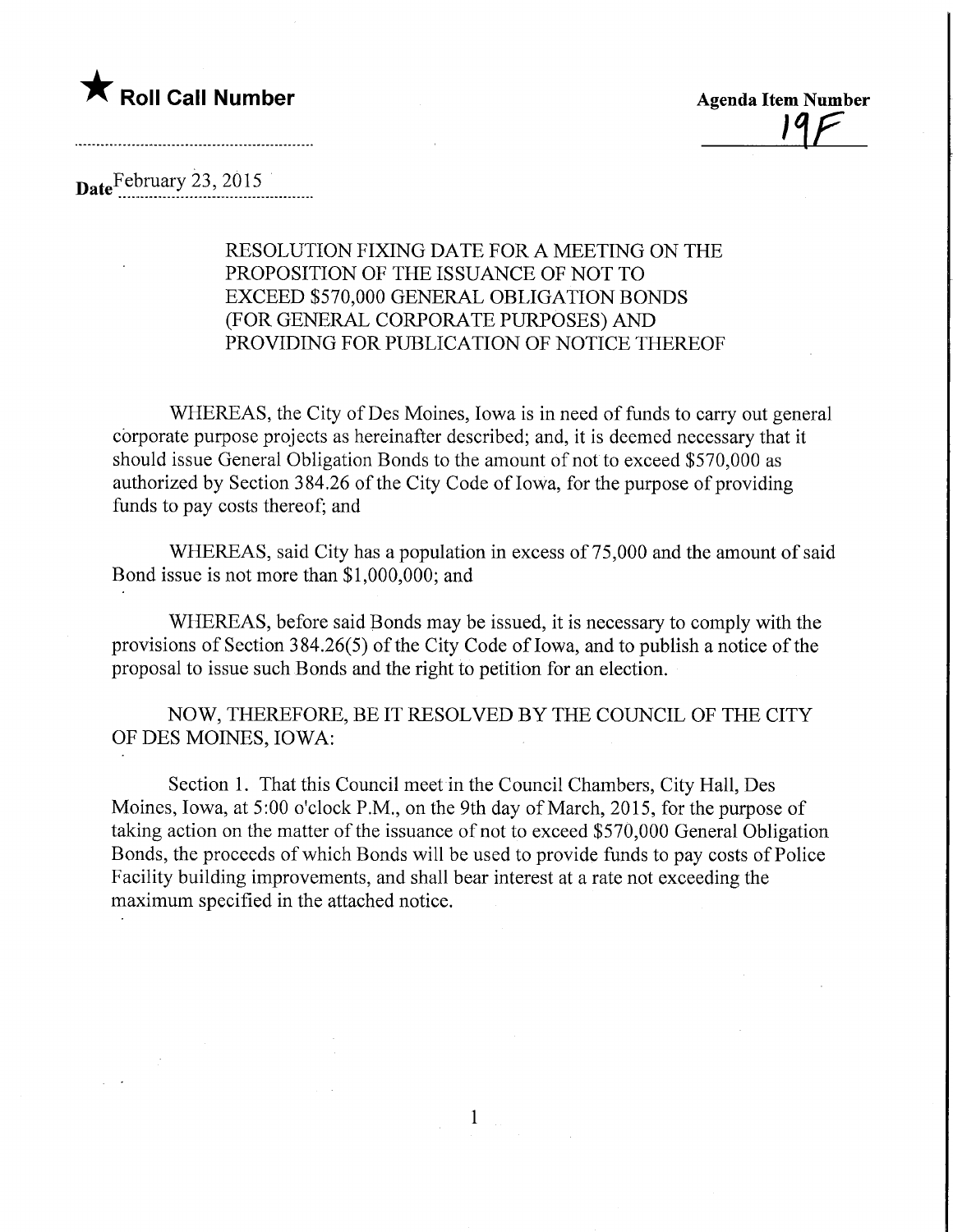

<u> 19F</u>

Date February 23, 2015

Section 2. That the Clerk is hereby directed to cause at least one publication to be made of a notice of said meeting in a legal newspaper, printed wholly in the English language, published at least once weekly, and having general circulation in said City, said publication to be not less than ten clear days before the date of said public meeting on the issuance of said Bonds.

Section 3. The notice of the proposed action to issue said Bonds shall be in substantially the following form: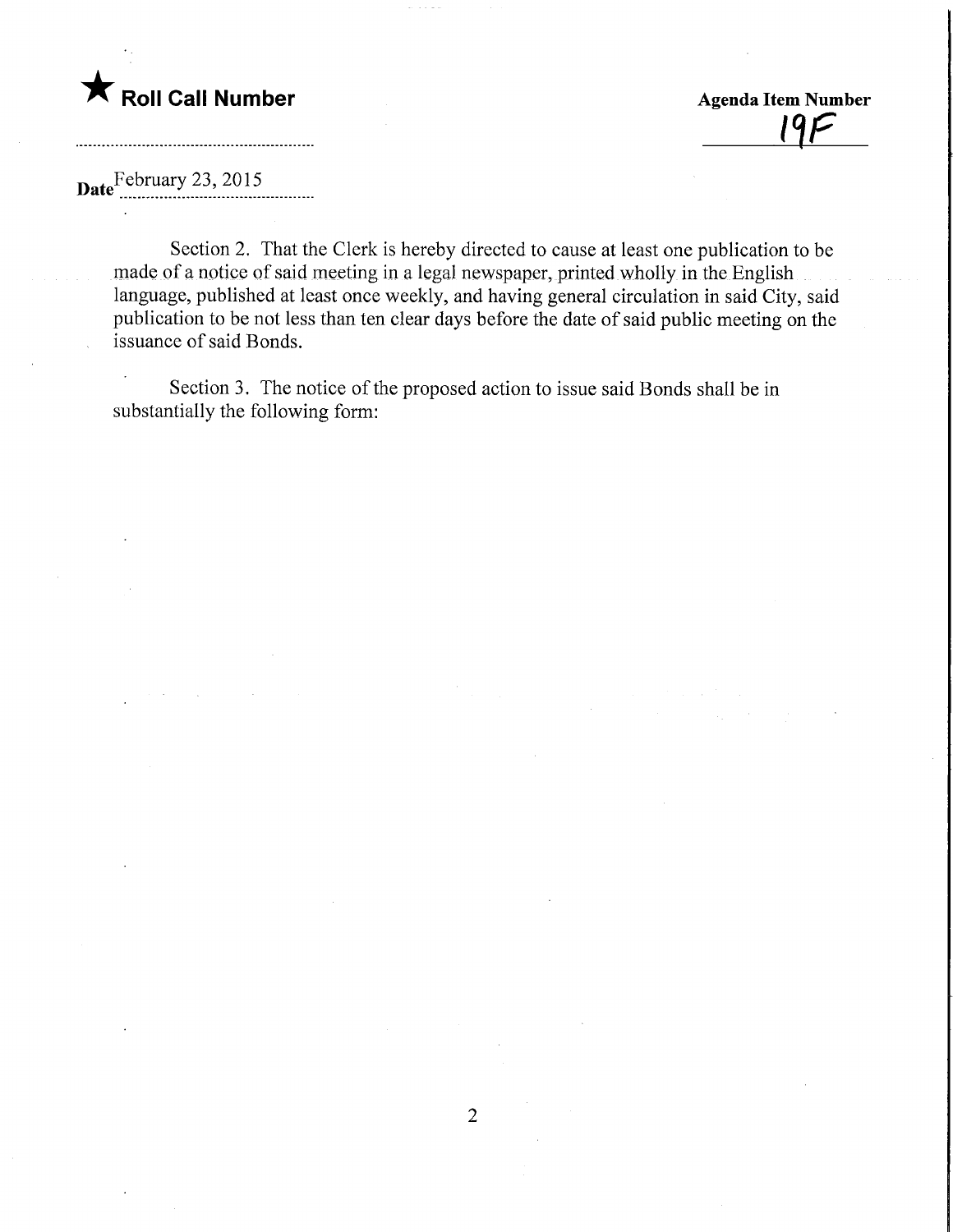

## Date February 23, 2015

NOTICE OF MEETING OF THE COUNCIL OF THE CITY OF DES MOINES, IOWA, ON THE MATTER OF THE PROPOSED ISSUANCE OF NOT TO EXCEED \$570,000 PRINCIPAL AMOUNT OF GENERAL OBLIGATION BONDS (FOR GENERAL CORPORATE PURPOSES), AND HEARING ON ISSUANCE OF SAID BONDS

Public Notice is hereby given that the Council of the City of Des Moines, Iowa, will hold a public hearing on the 9th day of March, 2015, at 5:00 o'clock P.M., in the Council Chambers, City Hall, Des Moines, Iowa, at which meeting the Council proposes to take action for the issuance of not to exceed \$570,000 General Obligation Bonds, bearing interest at the rate of not to exceed nine percent (9%) per annum, said Bonds to be issued for the purpose of providing funds to pay costs of Police Facility building improvements.

At any time before the date of said meeting, a petition, asking that the question of issuing such Bonds be submitted to the legal voters of said City, may be filed with the Clerk of said City in the manner provided by Section 362.4 of the City Code of Iowa, pursuant to the provisions of Section 384.26(5) of the City Code of Iowa.

This Notice is given by order of the Council of the City of Des Moines, Iowa, as provided by Section 384.26(5) of the Code of Iowa.

Dated at Des Moines, Iowa, this day of the day of the state of the state of the state of the state of the state of the state of the state of the state of the state of the state of the state of the state of the state of the 2015.

City Clerk of Des Moines, Iowa

Published in The Des Moines Register on \_, 2015.

(End of Notice)

 $3<sup>1</sup>$